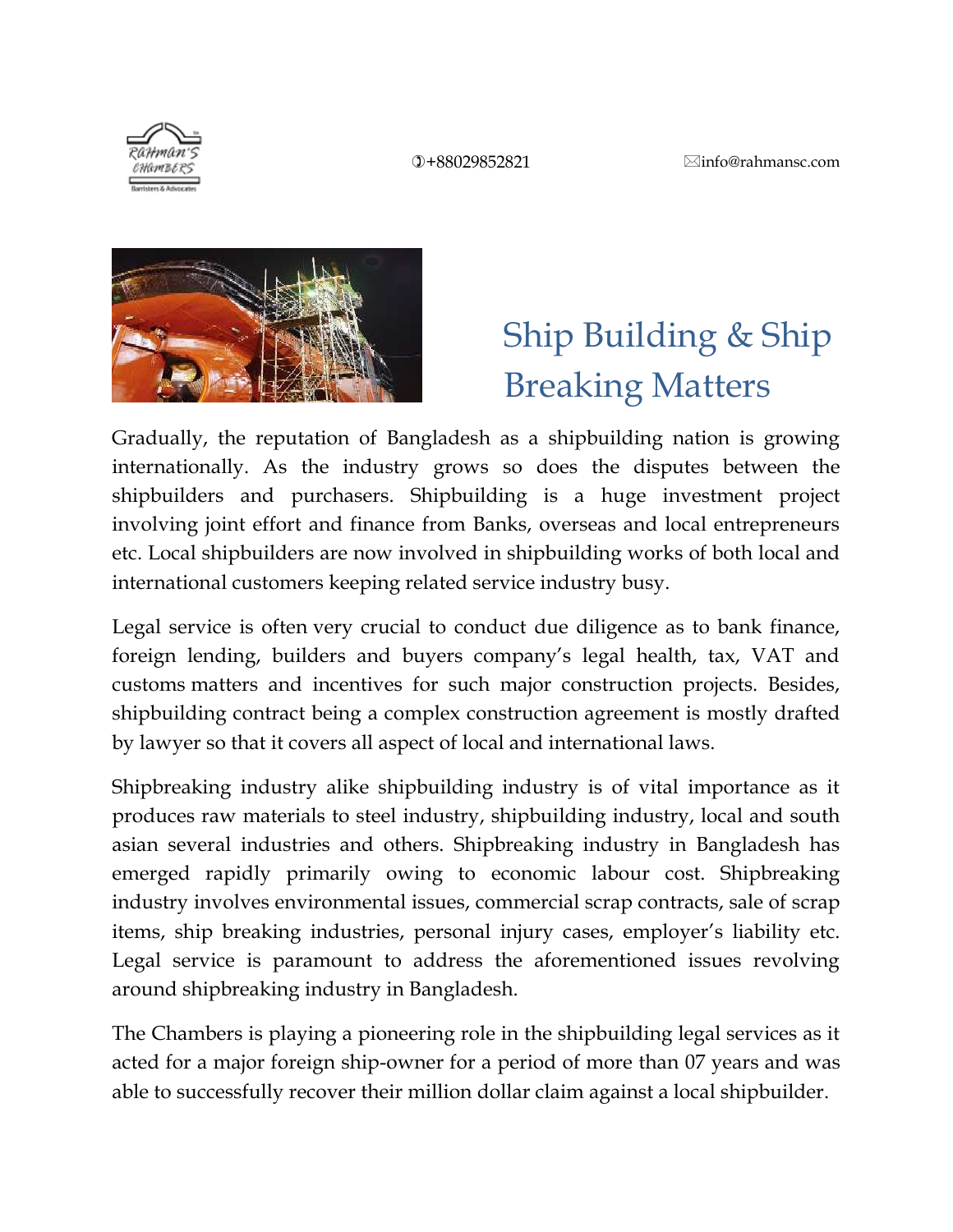# **FLEET**HAMBURG

#### RECHTSANWALTE | SOLICITORS | BARRISTERS

*We represented a substantial German ship-owner, who had ordered four new buildings at a shipyard in Bangladesh. Unfortunately, all these four shipbuilding contracts failed and were ultimately cancelled by our clients, which gave rise to very complex legal proceedings in Germany, England and Bangladesh. Mr. Rahman handled various proceedings in Bangladesh for our client against the local shipyard and its financing banks. He did so in a most effective, successful and cost-effective manner. We can therefore highly recommend the legal services of Mr. Rahman to any party, which needs legal support in Bangladesh in matters relating to international trade, financing and transport. -Dr. Klaus Kostka, Partner, Fleet Hamburg, Germany*



*"Specialist shipping practice covering the full scope of maritime issues including ship arrests, marine insurance, bills of lading and admiralty. Also handles shipbuilding matters… Their response times are excellent and they make you feel generally very well informed – Chambers & Partners, 2018.*



*The 'very responsible, responsive and knowledgeable' Mohammed Forrukh Rahman heads the firm…"*

#### **Shipbuilding:**

Rahman's Chambers is one of the very first law firms which handled a few major shipbuilding disputes successfully, between a major ship owner and a local shipbuilder. The Chambers handled several complex litigations in lower and higher judiciary and also litigation arising out of arbitration taking place in London and Germany in shipbuilding matters.

We have deep insight into the laws and regulation and also practical experience of dealing with legal issues, which is invaluable for clients, when it comes to shipbuilding matters. Firm has developed expertise on drafting shipbuilding contract, bank guarantee etc.

#### **Ship breaking:**

Ship breaking industry is old in Bangladesh. Since 1960s the industry has grown over the years. The Chambers acts for foreign buyers of ship items etc. and often advised clients over trade terms on ship breaking.